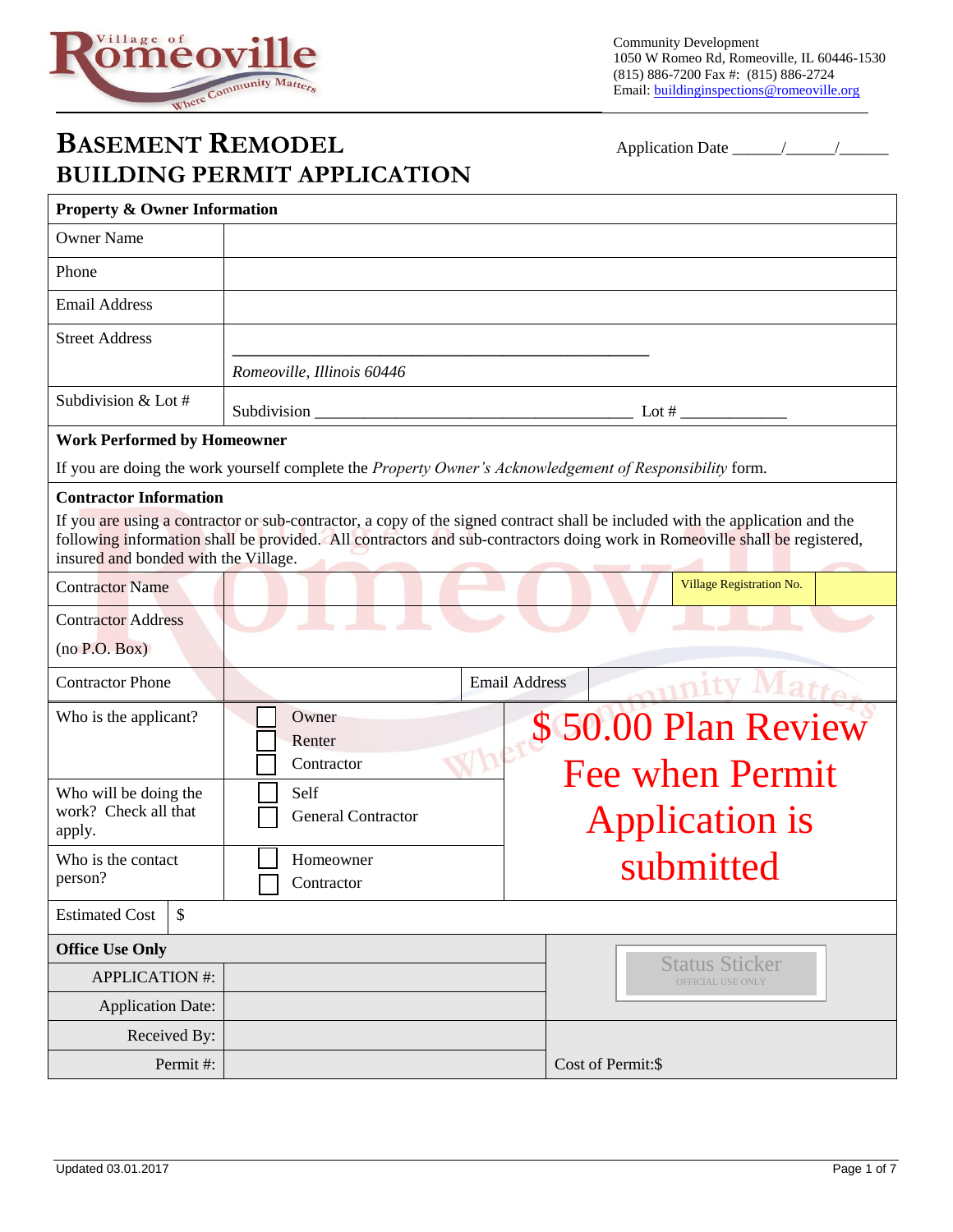| Sub-Contractors           |                      |                                     |                     |                        |
|---------------------------|----------------------|-------------------------------------|---------------------|------------------------|
| <b>Type of Contractor</b> | <b>Business Name</b> | Street Address, City, State and Zip | <b>Phone Number</b> | Registration<br>Number |
| Concrete                  |                      |                                     |                     |                        |
| Electrical                |                      |                                     |                     |                        |
| Plumbing                  |                      |                                     |                     |                        |
| Mechanical                |                      |                                     |                     |                        |
| Carpentry                 |                      |                                     |                     |                        |
| Drywall or<br>Lathing     |                      |                                     |                     |                        |

## **Construction Requirements**

| <b>General Requirements (2015 International Residential Code):</b> |   |                                                                                                                                                                                                                                                                                                                                                                                                                                                                                                                                                                                                                                                                                                          | <b>Office</b><br><b>Use</b> |
|--------------------------------------------------------------------|---|----------------------------------------------------------------------------------------------------------------------------------------------------------------------------------------------------------------------------------------------------------------------------------------------------------------------------------------------------------------------------------------------------------------------------------------------------------------------------------------------------------------------------------------------------------------------------------------------------------------------------------------------------------------------------------------------------------|-----------------------------|
|                                                                    |   | Provide a detail drawing (2 copies) that indicates the following:                                                                                                                                                                                                                                                                                                                                                                                                                                                                                                                                                                                                                                        |                             |
|                                                                    |   | ❖ Provide each room, door and closet size. A Bedroom is a conditioned room with 4 dry walled<br>walls, finished ceiling, a door and closet used for sleeping that shall be not less than 7 feet in any<br>horizontal dimension, not less than 70 square feet, a ceiling height not less than 7 feet from<br>finished floor, electrical as required for in the 2014 National Electrical Code and an emergency<br>escape and rescue opening as required in section R310 from the 2015 IRC.                                                                                                                                                                                                                 |                             |
|                                                                    | ❖ | All basement habitable spaces and every sleeping room shall have not less than one operable<br>emergency escape and rescue opening and compliant window well. The window well shall not be<br>less than 3 inches in width and 3 inches in depth (9 square feet).                                                                                                                                                                                                                                                                                                                                                                                                                                         |                             |
|                                                                    | ❖ | All below grade emergency escape and rescue openings, (windows) shall have a minimum net<br>clear opening of 5.7 square feet and grade floor openings shall have a minimum net clear<br>opening of 5.0 square feet. The minimum net clear opening height shall be not less than 24<br>inches. The minimum net clear opening width shall be not less than 20 inches. The opening shall<br>be operational from the inside of the room without the use of keys, tools or special knowledge.<br>All window wells for escape and rescue openings with a vertical depth greater than 44 inches<br>shall be equipped with a permanently affixed ladder or usable with the window in the fully open<br>position. |                             |
|                                                                    | ❖ | Fire blocking shall be provided to cut off all concealed draft openings, (i.e. vertical and<br>horizontal spaces that occur at soffits, drop and cove ceilings, and openings around vents, pipes<br>and ducts). See example sheet.                                                                                                                                                                                                                                                                                                                                                                                                                                                                       |                             |
|                                                                    | ❖ | Enclosed storage space under stairs shall have walls, under stair surface and any soffits protected<br>on the enclosed side with not less than $\frac{1}{2}$ inch gypsum board.                                                                                                                                                                                                                                                                                                                                                                                                                                                                                                                          |                             |
|                                                                    | ❖ | Provide the ceiling height to finished floors on the drawing for each basement room. Habitable<br>spaces (a space in a building for living, sleeping, eating or cooking) and hallways shall have a<br>ceiling height not less than 7 feet. Bathrooms, toilet rooms and laundry rooms shall have a<br>ceiling height not less than 6 feet 8 inches. Beams, girders and ducts shall be permitted to project                                                                                                                                                                                                                                                                                                |                             |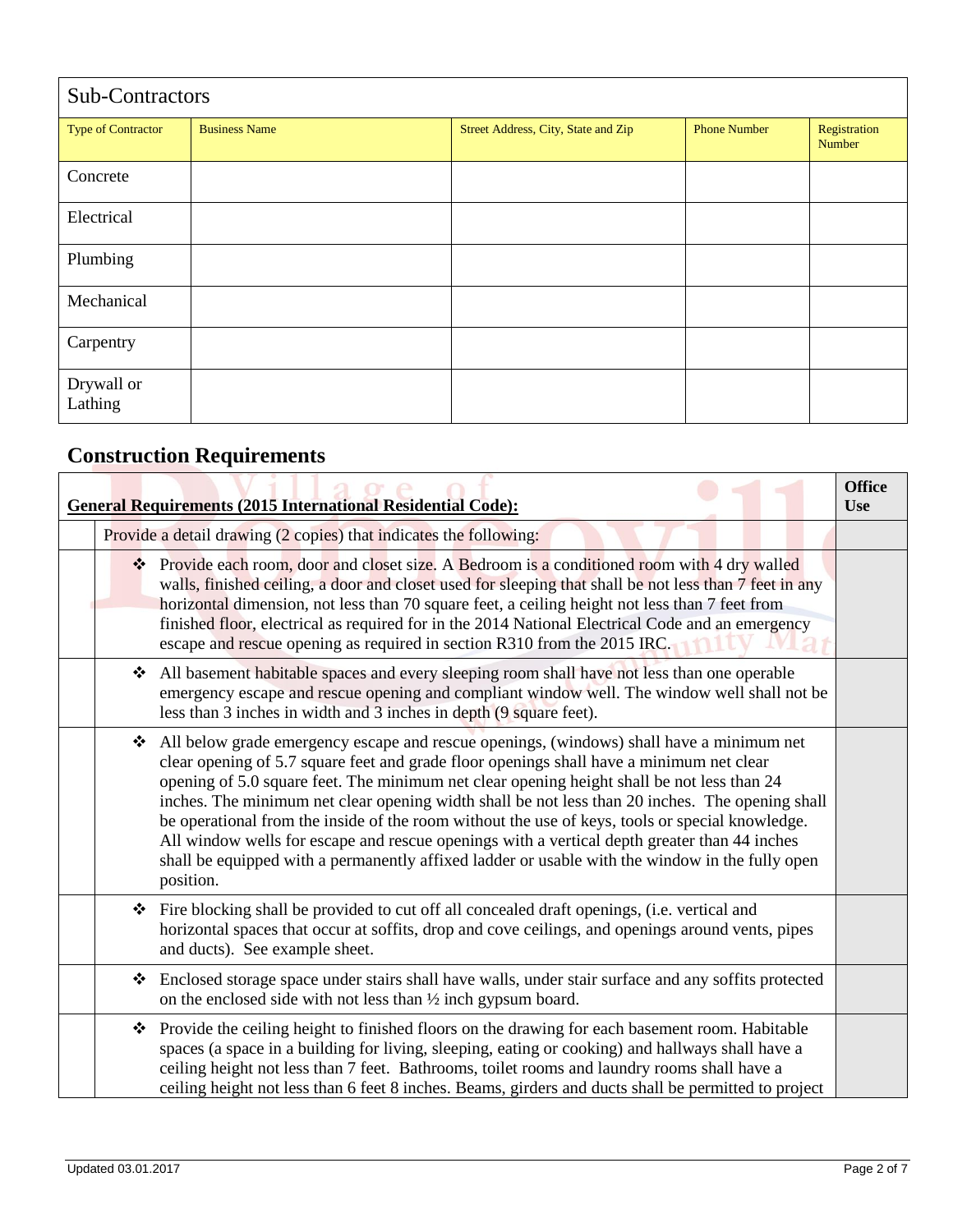| to within 6 feet 4 inches of the finished floor.                                                                                                                                                                                                                                                                                                                                                                                                                                                                   |  |
|--------------------------------------------------------------------------------------------------------------------------------------------------------------------------------------------------------------------------------------------------------------------------------------------------------------------------------------------------------------------------------------------------------------------------------------------------------------------------------------------------------------------|--|
| <b>Plumbing Requirements (2014 State of Illinois Plumbing Code):</b>                                                                                                                                                                                                                                                                                                                                                                                                                                               |  |
| All plumbing work shall comply with the 2014 State of Illinois Plumbing Code. Provide a plumbing<br>schematic showing any and all purposed plumbing work.                                                                                                                                                                                                                                                                                                                                                          |  |
| <b>Mechanical Requirements (2015 International Mechanical Code):</b>                                                                                                                                                                                                                                                                                                                                                                                                                                               |  |
| Provide a complete mechanical drawing showing the location of all duct work. The duct layout shall<br>include the size of all ducts and the required amount of CFM's for all supply and return ducts. The<br>supply ducts flow of air shall be regulated at the register.                                                                                                                                                                                                                                          |  |
| UL 181 tape or duct mastic is required to be used for all duct connections (new or existing). Each duct<br>connection shall have not less than three (3) fasteners.                                                                                                                                                                                                                                                                                                                                                |  |
| Provide the size of the existing furnace/air conditioning unit (BTU input/output and A/C tonnage) on the<br>drawing. If the furnace room is enclosed, a full louvered door shall be installed or (2) high and low<br>transfer grilles of not less than 120 square inches installed in the same stud bay of a wall that encloses the<br>furnace room.                                                                                                                                                               |  |
| If a bathroom is installed, provide a cut sheet for the exhaust fan. The exhaust fan shall be vented to the<br>outside of the building and not less than 3 feet from any operable window or door.                                                                                                                                                                                                                                                                                                                  |  |
| Indicate on the drawing the location of the dryer back draft damper (dryer vent). A dryer back draft<br>damper shall not have a screen over the slats at the exterior termination. The dryer vent connections shall<br>have no fasteners, but shall be taped with UL 181 tape. Solid (not flex) venting shall be used through or<br>in walls.                                                                                                                                                                      |  |
| <b>Electrical Requirements (2014 National Electric Code):</b>                                                                                                                                                                                                                                                                                                                                                                                                                                                      |  |
| All electrical work to be in EMT conduit with metal boxes. Romex and BX are not allowed.                                                                                                                                                                                                                                                                                                                                                                                                                           |  |
| All wire used shall be Copper. Aluminum is not allowed.                                                                                                                                                                                                                                                                                                                                                                                                                                                            |  |
| All electrical boxes need to be accessible, (not buried behind walls or ceilings).                                                                                                                                                                                                                                                                                                                                                                                                                                 |  |
| Any pull chain light fixtures or any other appliances or fixtures shall be removed and capped in ceiling.                                                                                                                                                                                                                                                                                                                                                                                                          |  |
| Provide an electrical basement layout indicating the location of lights, receptacles, smoke and carbon CO<br>detectors and the service panel new circuits.                                                                                                                                                                                                                                                                                                                                                         |  |
| Bathroom(s) in the basement shall meet the requirements of the 2014 NEC, Article 210.52.                                                                                                                                                                                                                                                                                                                                                                                                                           |  |
| All general wall receptacles to meet the requirements of the 2014 NEC, Article 210.52 for spacing.                                                                                                                                                                                                                                                                                                                                                                                                                 |  |
| Any kitchen in the basement shall meet the requirements of the 2014 NEC Article 210.52.                                                                                                                                                                                                                                                                                                                                                                                                                            |  |
| Bedrooms shall be defined as a conditioned room with four (4) dry walled walls and ceiling, a door and<br>closet, used for sleeping that shall be not less than seven (7) feet in any horizontal dimension, not less<br>than seventy (70) square feet, a ceiling height of not less than seven (7) feet measured from the finished<br>floor, electrical as required for bedrooms in the 2014 National Electrical Code and an emergency escape<br>and rescue opening as required in section R310 from the 2015 IRC. |  |
| A smoke detector 110 volt with battery back-up will be required for each bedroom inside and outside the<br>immediate area of the basement and interconnected with the rest of the house.                                                                                                                                                                                                                                                                                                                           |  |
| Bedroom circuits shall be protected with arc-fault breakers at the panel.                                                                                                                                                                                                                                                                                                                                                                                                                                          |  |
| Carbon Monoxide detectors are required to be hard wired in series and installed within fifteen (15) feet<br>of every sleeping/bedroom room and every floor level.                                                                                                                                                                                                                                                                                                                                                  |  |
| A rough electrical inspection is required before any finished walls or finished ceilings are installed.                                                                                                                                                                                                                                                                                                                                                                                                            |  |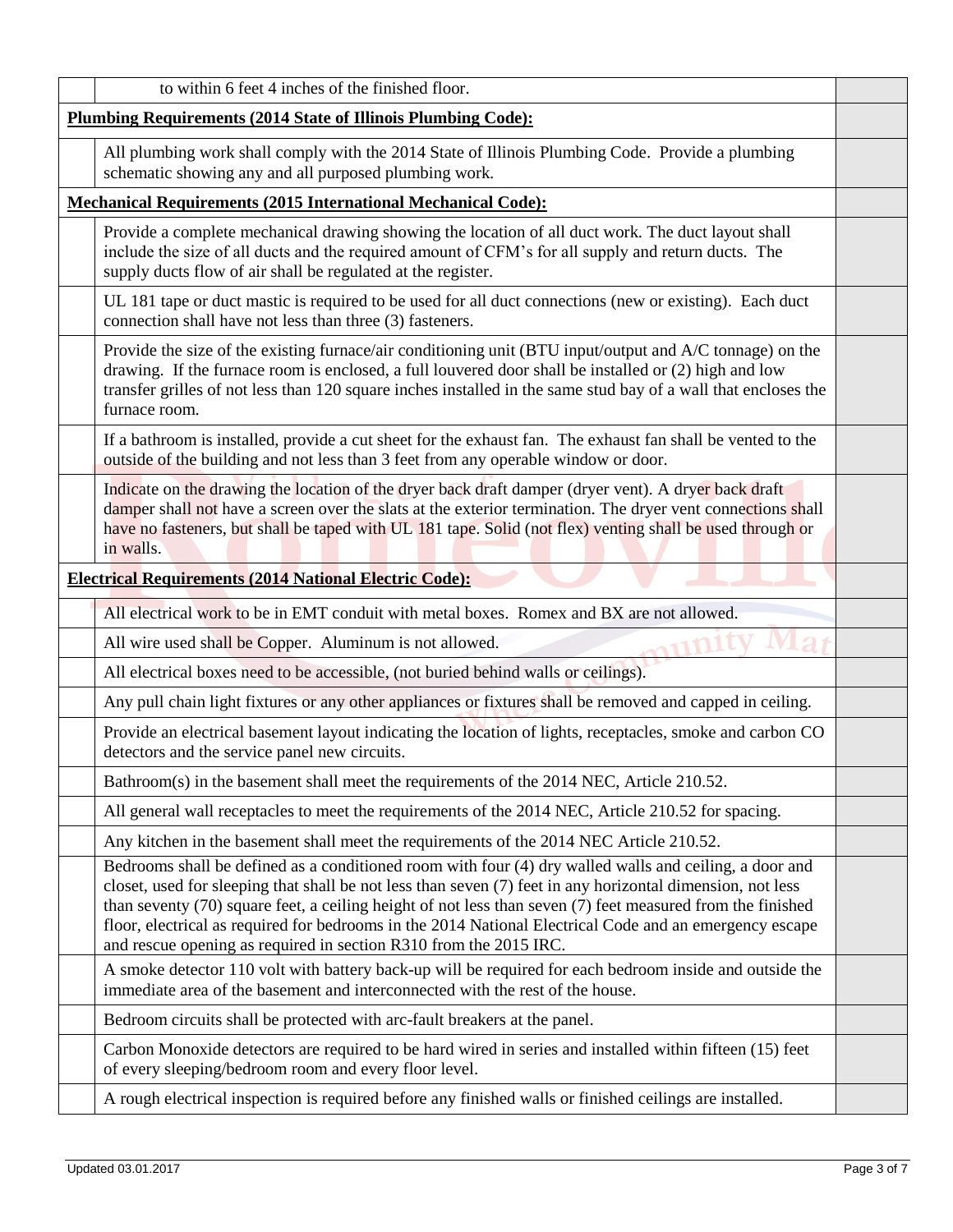| A final electrical inspection is required after the work has been completed. |  |
|------------------------------------------------------------------------------|--|
| All basement receptacles shall be tamper proof.                              |  |

| Fill in the blanks.                       |                                                                           | <b>Office</b><br><b>Use</b> |
|-------------------------------------------|---------------------------------------------------------------------------|-----------------------------|
| What framing lumber will be used?         | Wood<br><b>Metal Studs</b><br>or                                          |                             |
| What ceiling material will be used?       | Ceiling Tiles<br>Drywall<br><b>or</b>                                     |                             |
| What flooring materials will be used?     | Ceramic Tile<br>$\vert \textit{Carpet} \vert$<br>  <i>Other</i>  <br> VCT |                             |
| What wall insulation R-value will be used | $R10$ , (this is the minimum required for walls)                          |                             |
|                                           |                                                                           |                             |

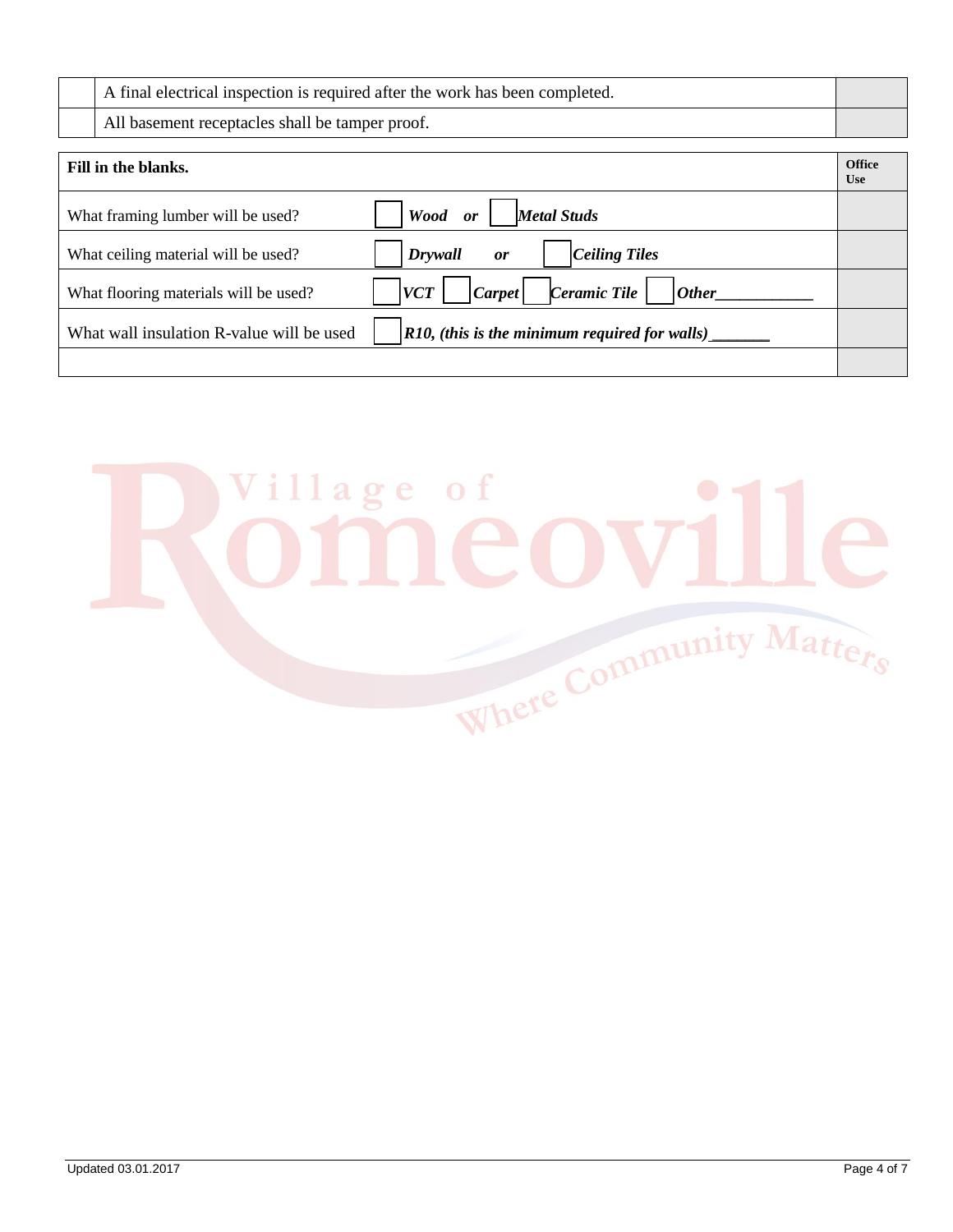## **Required Fire blocking**

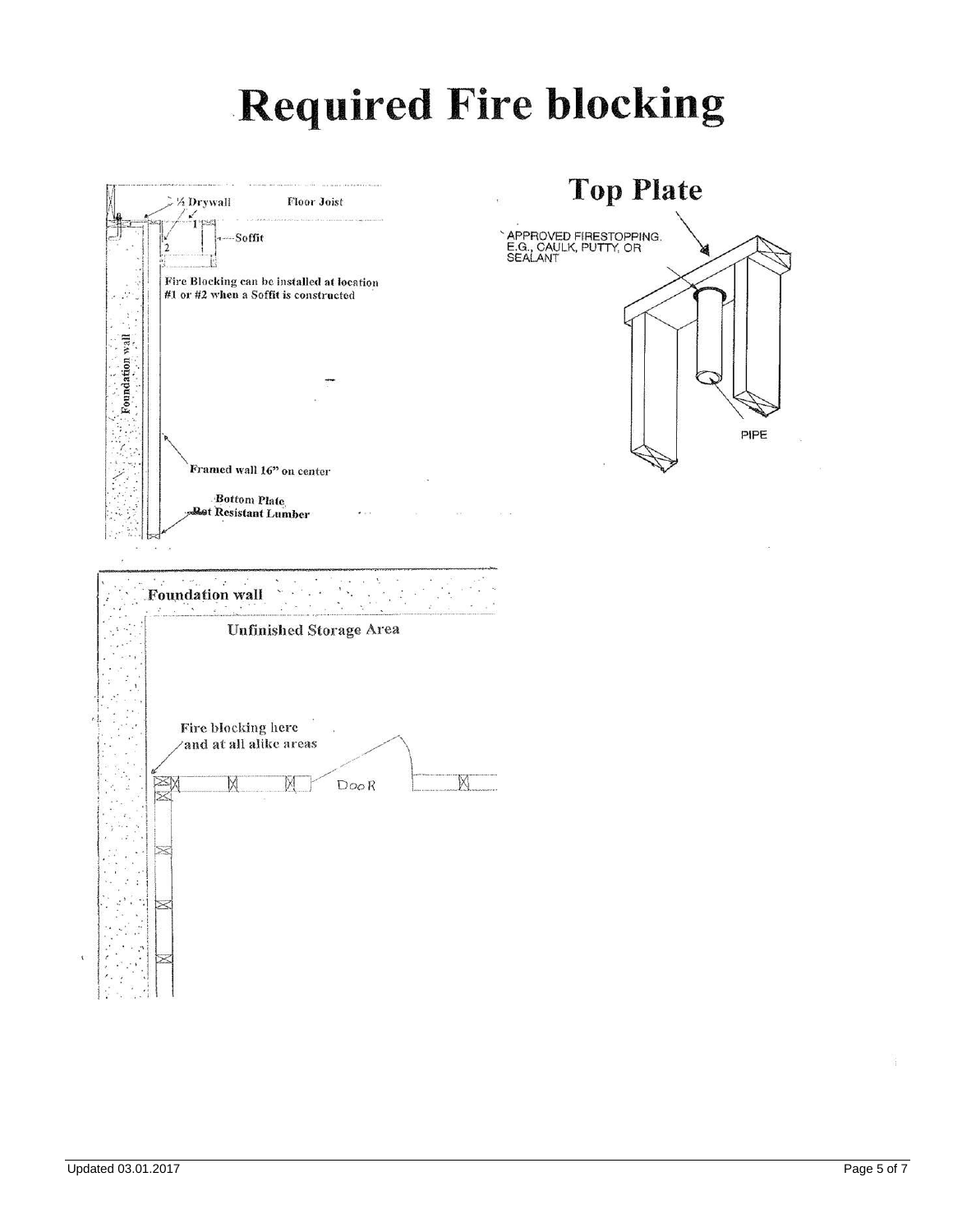| <b>Permit &amp; Inspection Requirements</b> |                                                                                                                                                                                                                                                  |                             |
|---------------------------------------------|--------------------------------------------------------------------------------------------------------------------------------------------------------------------------------------------------------------------------------------------------|-----------------------------|
|                                             | Please read the requirements and place $a \checkmark$ in the box to the left to confirm that you understand and agree.                                                                                                                           | <b>Office</b><br><b>Use</b> |
|                                             | The Building Permit shall be posted in the building's window where it can be seen from the street.                                                                                                                                               |                             |
|                                             | Each phase of construction shall be inspected and approved by the Village of Romeoville prior to proceeding<br>to the next stage of construction.                                                                                                |                             |
|                                             | • Rough framing.                                                                                                                                                                                                                                 |                             |
|                                             | • Rough Electric                                                                                                                                                                                                                                 |                             |
|                                             | • Rough Mechanical                                                                                                                                                                                                                               |                             |
|                                             | • Rough Plumbing                                                                                                                                                                                                                                 |                             |
|                                             | • Insulation                                                                                                                                                                                                                                     |                             |
|                                             | • Final Building, Electric, Mechanical and Plumbing Inspections.                                                                                                                                                                                 |                             |
|                                             | • All inspections shall be scheduled in advance by calling (815)886-7200 or by emailing<br>building inspections @ romeoville.org. Your permit number must be provided when inspections are<br>scheduled.                                         |                             |
|                                             | • Failure to call for required inspections may result in a "STOP WORK ORDER".                                                                                                                                                                    |                             |
|                                             | • Should you fail an inspection, a re-inspection fee shall be paid before continuing work and before<br>scheduling another inspection. INVOICED AFTER 5 DAYS.                                                                                    |                             |
|                                             | • A FINAL INSPECTION SHALL BE PERFORMED WHEN THE WORK HAS BEEN<br><b>COMPLETED.</b> Once the inspection passes, a Certificate of Completion will be issued. The basement<br>may not be used until the Certificate of Completion has been issued. |                             |
|                                             | The project shall be started within ninety (90) days from the date the permit is issued and completed within<br>one hundred eighty (180) days.                                                                                                   |                             |
|                                             |                                                                                                                                                                                                                                                  |                             |

I hereby declare that I have read and understood this application. The above information and any attachments are correct. I agree, that in consideration of and upon issuance of a building or use permit, that I am allowed to do such work as herewith applied for, and that such premises shall be used only for such purposes as set forth above.

I hereby certify that I am the owner of record of the named property, or that the proposed work is authorized by the owner of record and that I have been authorized by the owner to make this application as his authorized agent and I agree to conform to all applicable laws of this jurisdiction. In addition, if a permit for work described in this application is issued, I certify that the code official or the code official's authorized representative shall have the authority to enter areas covered by such permit at any reasonable hour to enforce the provisions of the code(s) applicable to such permit.

| Signature of |      |
|--------------|------|
| Applicant:   | Jate |
|              |      |